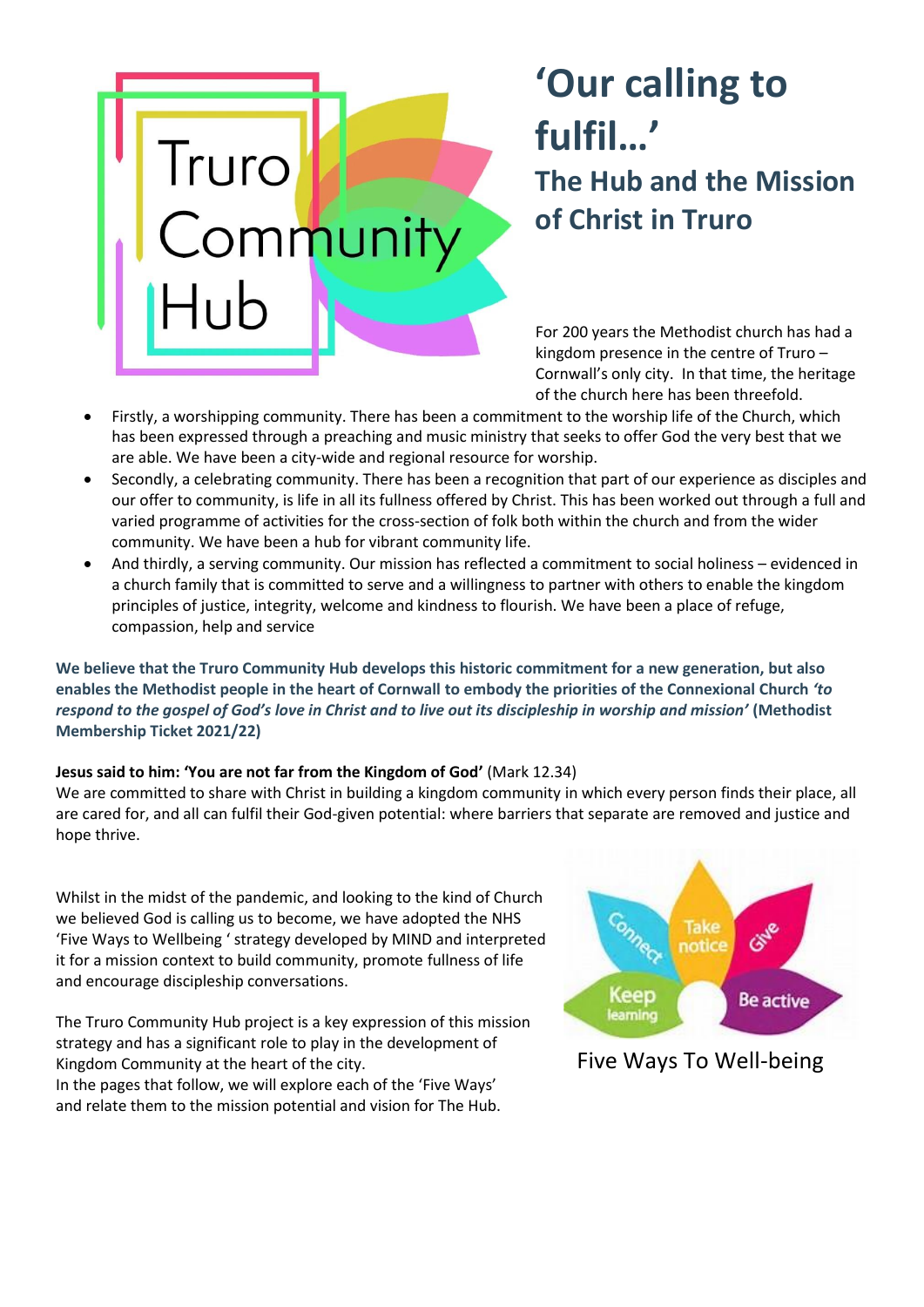## **BE CONNECTED – worship and fellowship**

**Koinonia is the Greek word most often translated 'fellowship' in the New Testament. It described the sharing together in the holy things and in the deepest of ways. It is evidenced in the life of the early Church in which 'no one had a need'. Koinonia was a description of - and a way by which the 'connectedness' of humanity was worked out with one another and the Divine.**

#### **How does The Hub fit it?**

Truro Methodist Church remains one of the larger Methodist Churches in the Connexion and a key worship and fellowship resource for the city, the circuit, and the District. There is a busy programme of Church related activities and the existing premises present significant operational challenges. It is not well suited to the requirements of safeguarding; there are considerable maintenance and running costs due to the nature of the building; and its current configuration means that some parts of the premises cannot be used if others are occupied.

Our business case profile confirms that the delivery of The Truro Community Hub ion its revised form, will reduce some of those ongoing costs (though not to the degree that the original scheme would have delivered), enable greater use of the premises by the church and community, improve our eco-credentials and promote increased income from lettings and leases, bringing a degree of financial stability going forward.

#### **CONNECT**

There is strong evidence that indicates that feeling close to, and valued by, other people is a fundamental human need and one that contributes to functioning well in the world. It's clear that social relationships are critical for promoting wellbeing and for acting as a buffer against mental ill health for people of all ages.

How do we encourage and enable people to 'connect' with one another?

Truro Methodist church is worshipping community of significance in the Connexion, and it is important that we retain a vibrant worshipping community on this site. The Truro Community Hub delivered as envisaged will provide medium-term security for the worshipping community here.

But the life of any church is so much more than its connection with God through worship. The Incarnation has linked forever the human and divine in Christ, and as the Body of Christ in the city centre, we have a calling to connect with one another and the community around us.

As we emerge from the pandemic, we have been brutally reminded of the negative impacts (social, physical, and mental) of human isolation, and the need for connectedness. The Community Hub will be a key space at the heart of our city for people to meet, learn and share together.

It is vital that the Hub provides attractive and flexible accommodation for a variety of individuals, groups, and activities. The Hub will provide 'drop in' spaces for social interaction and conversation, promoting good mental health and well-being.

The Truro Community Hub will be a vibrant expression of the Gospel Table vision that has emerged during lockdown: a gathering place; a place of welcome; a place of interaction, conversation, and transformation In essence, The Hub will be a catalyst for connection where we can listen to one another, support one another, inspire one another, and recognise within one another the presence and life of God in our shared humanity.

#### **The people called Methodist are committed to WORSHIP**

- We will pray daily
- We will worship regularly
- We will look and listen for God each day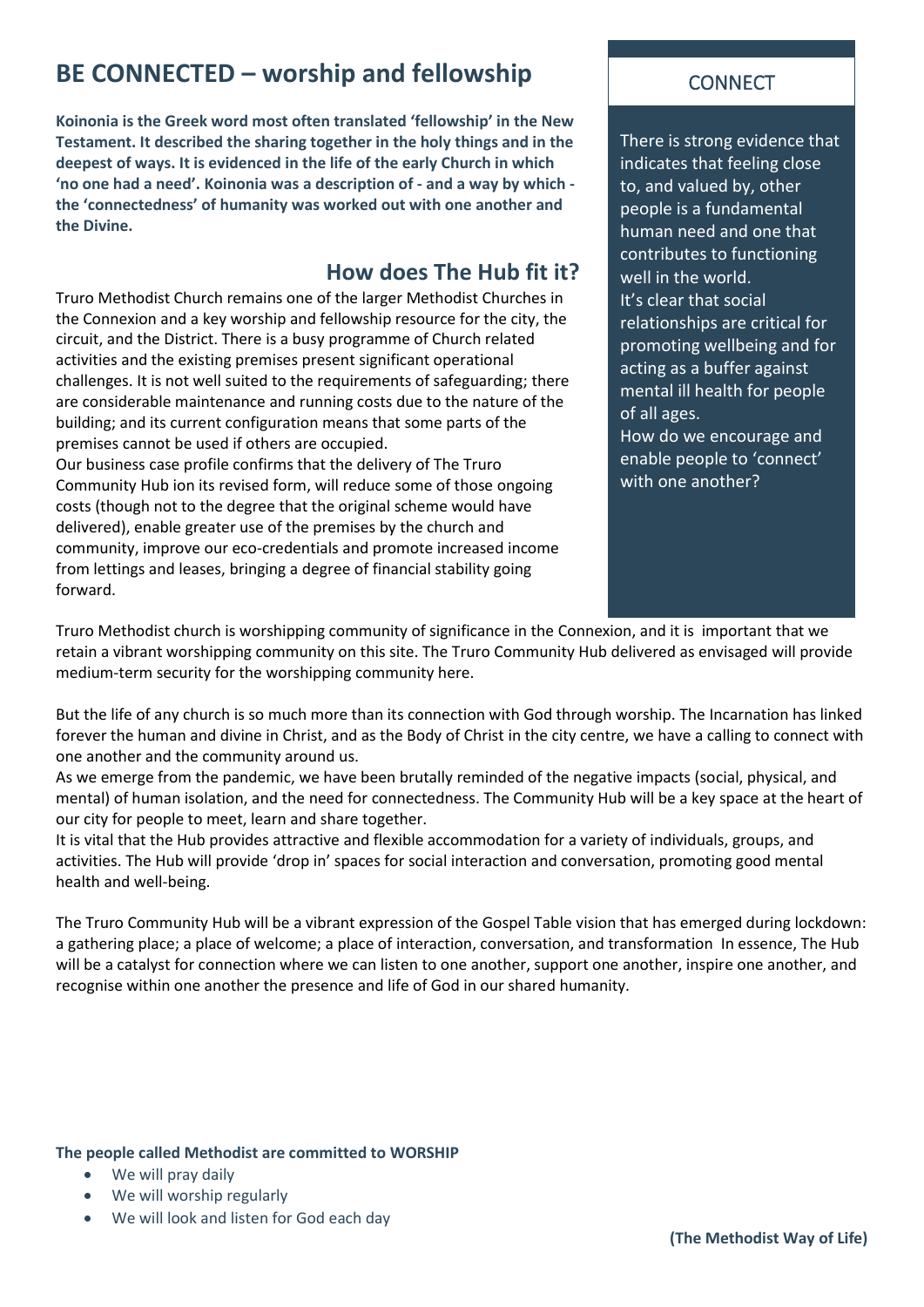## **BE ACTIVE – healthy living**

**During the pandemic, it has become clear that one defence against the worst impacts of COVID is to be healthy.** 

**In the UK, two-thirds of adults and a third of year 6 children are either overweight or obese<sup>1</sup> .**

**At Truro Methodist church, we recognise the need for holistic care, and so will promote physical wellbeing alongside spiritual and psychological health as a key Kingdom aim.**

#### **How does The Hub fit it?**

The Truro Community Hub will provide a venue for a variety of activities and events. The Well – a neighbourhood club for retired and isolated folk is already properly established and offers a diverse programme including Music for Well-being and Armchair exercise, as well as conversation and board games encouraging continued mental dexterity.

Improved facilities will allow for development of young people's activity and sports groups onsite in a safe and inviting context. There is scope of aerobic classes and healthy living groups.

We already have a partnership with Slimming World which can develop further as The Hub offers increased space and flexibility for community use.

#### BE ACTIVE

Regular physical activity is associated with lower rates of depression and anxiety across all age groups. Exercise is essential for slowing age-related cognitive decline and for promoting well-being. But it doesn't need to be particularly intense for you to feel good - slower-paced activities, such as walking, can have the benefit of encouraging social interactions as well providing some level of exercise.

Within the Car Park we will provide bike parking with secure (internal) lockers. We hope that this will encourage people to leave their cars at home and take to the bike and would look to provide these resources in partnership with other sites around the city as them emphasis in the neighbourhood begins to switch away from motorised transport.

The Hub will include shower facilities which could be made available for individuals wanting to exercise during the day or take the opportunity to run or walk to The Hub at the start of the day.

Truro Methodist Church has in the past had an effective 'Ministry of Sport' programme which encouraged a variety of sporting and exercise activities, including 'Prayeroabics'. The Truro Trundlers is our Church-based running Club. We have plans to launch a Sunday activity Club Sparks and a midweek edition with be sport for those who don't do

sport. All these things, along with all our uniformed work with young people – will benefit from renewed facilities. Once we have improved and more versatile facilities, we would hope to expand this sporting ministry to include members of the local community as a significant aspect of our 'Be Active' programme.

Within the Car Park we will provide bike parking with secure (internal) lockers, encouraging people to leave their cars at home and take to the bike.

The Cornwall Music Service Trust (CMST) is providing music education opportunities for a wide range of school age children. The Trust - which according to their website '"aspires to become a leading Music Service in the United Kingdom" - is actively working towards a formal partnership with The Hub and looking to establish its HQ within the new facilities. This will build on links already established with the Cathedral, Truro School, and the Cornwall County Music Festival to create a centre for music culture, education, and participation. Since the pandemic, we have been able to collaborate with several community choirs but are now finding that space is at a premium.

The development of The Hub will give us a proper opportunity to offer a Dementia Friendly environment for church and community users and the opening of a Wellbeing Suite will enable the further expansion of the city-centre 'drop-in' clinics that provide a vital service to some of our more vulnerable neighbours

#### **The people called Methodist are committed to LEARNING AND CARING**

• We will care for ourselves and for those around us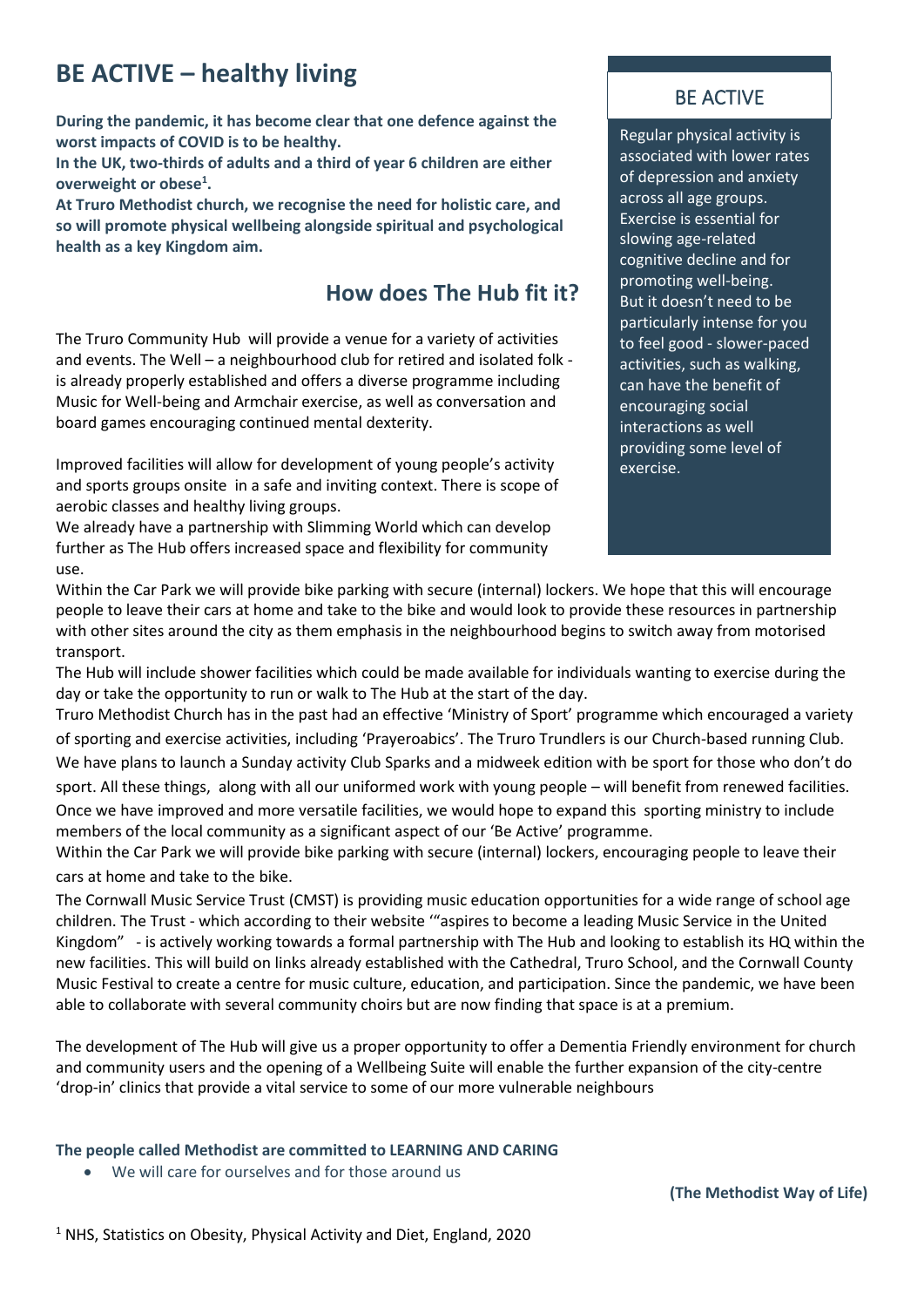## **BE LEARNING - Discipleship**

**The benefits of 'life-long learning' has long been appreciated in the secular world but is also an excellent model of discipleship within the Christian context. Jesus said that he came that we might have life in all its fulness (John 10.10) and that means that we immerse ourselves in far more than just overtly spiritual learning. 'Life in all its fulness' can include anything and everything.**

#### **How does The Hub fit it?**

A diverse and extensive array of clubs, groups, organisations, and activities can provide a life-enhancing environment to learn new skills and discover new experiences. The Hub can provide accessible, safe, and inviting accommodation that can be used flexibly, according to need.

During lockdown we have discovered the richness of online art and book clubs which will transfer well to the new premises. There are plans to include IT provision to help with job applications, but also to increase digital literacy in the community.

Our successful and over-subscribed Toddler Group could partner with local providers to deliver parenting courses and the developers of Dadpad – the hugely significant resource for new fathers - have expressed their support for the development of The Hub. There are really no limits to the groups, activities and courses that could be run in a state-of-the-art facility.

Representatives from The Hub are in conversations with Truro and Penwith

College to develop a partnership focussed on delivering apprenticeships,

offering training opportunities to young people and economic benefit to the city

The significant presence of the Falmouth University (linked to Exeter) campus in the neighbouring £170 million regeneration of the Pydar area of Truro (immediately over the road from the church site), offers immense potential for partnership if The Hub can deliver the hoped-for facilities. In the plans for The Hub there are large spaces for lectures, concerts, and conferences – and smaller spaces for teaching and tutorials. University representatives have expressed interest in using The Hub, including the 650 capacity Sanctuary space for large lectures and ceremonies. The Pydar development which is due to begin in Spring 2022 includes student accommodation, the University digital and screen education centre, as well as retail and residential elements. Cornwall Council have removed a community facility from their own redevelopment plans and have publicly and officially supported The Hub as the key provider of community provision in the Pydar development, releasing £500,000 of funding for the project.

Alongside a variety of learning opportunities for community and church members, the Church itself offers a wide variety of disciple-based groups and studies.

We have brokered some initial conversations with Gary Tregidga, the Heritage consultant working with the Cornwall and Isles of Scilly Methodist District. As well as helping us formulate our Heritage Lottery bid, we want to work with Gary to develop a Methodist Heritage Hub for Cornwall on site. At this stage, it is too early to outline what that would entail, but we would want it to dovetail with the work that we are already doing with schools and the 'sense of place' aspects of the national curriculum, as well as offer an augmented reality learning opportunity for adults.

**The people called Methodist are committed to LEARNING AND CARING**

• We will learn more about our faith

We will practice hospitality and generosity

#### LEARN

Continued learning through life enhances self-esteem and encourages social interaction and a more active life. Anecdotal evidence suggests that the opportunity to engage in work or educational activities particularly helps to lift older people out of depression. The practice of setting

goals, which is related to adult learning in particular, has been strongly associated with higher levels of wellbeing.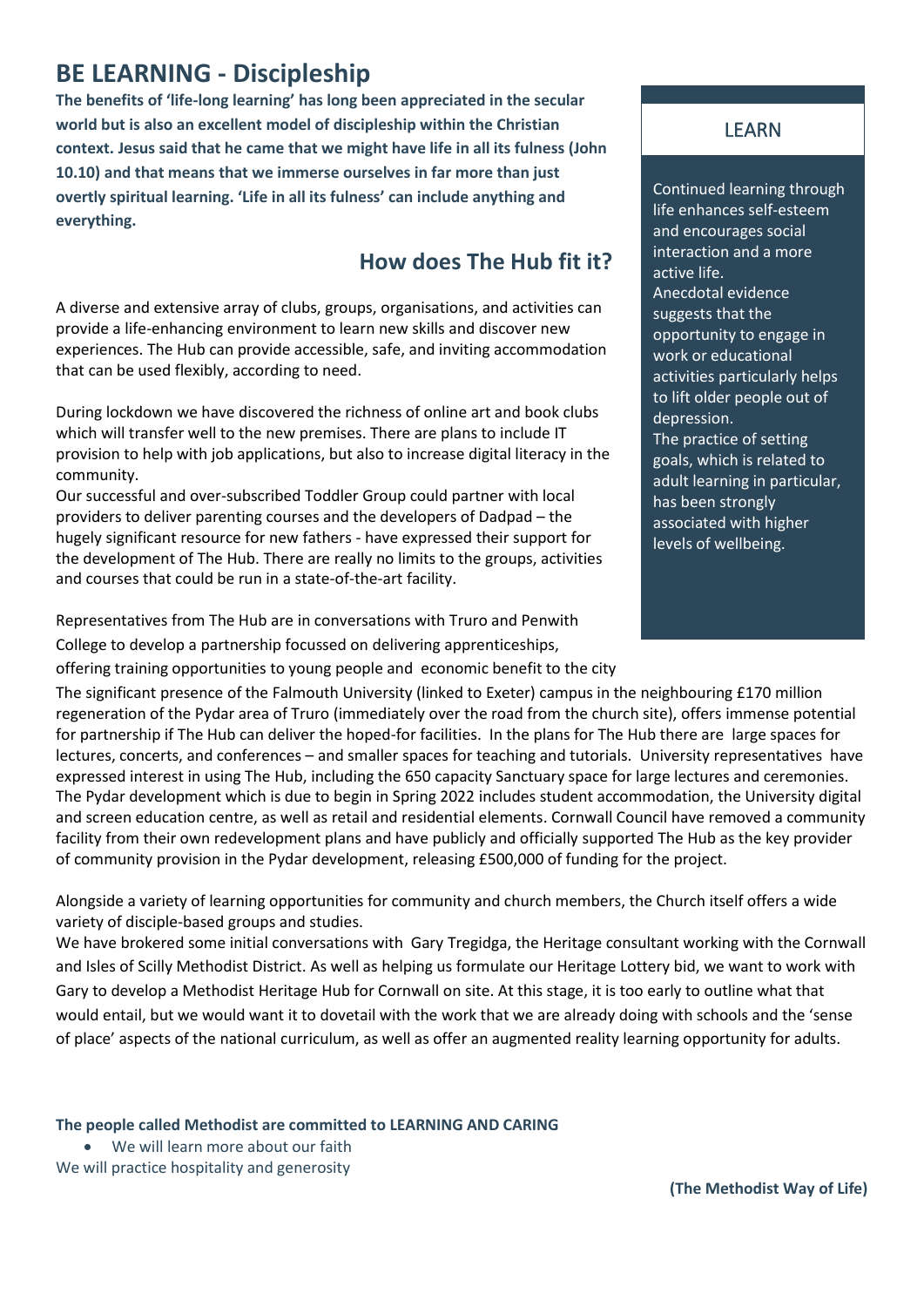## **BE GENEROUS – stewardship and service**

**How do we live life as a 'Thank you' to God for all that he has done for us in Jesus Christ? We read in the Old Testament that the LORD longs for his people to "To act justly and to love mercy and to walk humbly".** 

**Jesus himself said that God people needed to 'Love the Lord your God with all your heart and with all your soul and with all your strength and with all your mind' and 'Love your neighbour as yourself.'"** 

**So, this is the section where we learn to live generously, to find opportunities to serve our community and to build a neighbourhood, community and world built upon kindness and justice.**

#### **How does The Hub fit it?**

Truro Methodist Church has already attained the Eco-Church bronze award and is well on its way to achieving silver status. However, the existing building offers serious obstacles to the development of a truly eco-friendly facility. Truro Community Hub aspires to be BREEAM "Very GOOD" and will significantly enhance the eco-credentials of the site in line with Connexional policies. It is anticipated that The Hub will provide electric vehicle charging points in the Car Park and secure storage for bikes to encourage the use of the soon-to-be improved cycling routes in the Truro area.

Key elements of the scheme are the provision of enhanced facilities for the Street Pastors who operate in the city-centre at weekends and the Food Bank who are currently distributing around 2 tonnes of food each week.

#### GIVE

Participation in social and community life has attracted a lot of attention in the field of wellbeing research.

Individuals who report a greater interest in helping others are more likely to rate themselves as happy. Research into actions for promoting happiness has shown that committing an act of kindness once a week over a six-week period is associated with an increase in wellbeing.

There will be a community-facing 'Changing Places' facility -open to the public even when The Hub premises are closed and the brand-new Community Café planned for The Hub will offer a meeting place and good quality, good value local foods and refreshments. Truro Methodist Church is committed to using fairly traded, locally sourced, and ethically produced products wherever possible.

We are committed to providing low-cost facilities for self-help and support groups and have experience of working in partnership with survivors of abuse and grief counselling teams. Through our ecumenical partners we have access to Christians Against Poverty resources and advice. We have a track record of campaigning, working, and striving for justice and for supporting the more vulnerable members of the community and beyond.

The ample and adaptable community spaces anticipated in The Hub will allow us flexibility in hire costs within the premises, allowing us to offer generous subsidies to those groups and associations working with the marginalised and vulnerable in our community.

The Hub would be a designated Safe Place in the city.

*"It is the Church's intention to value every human being as part of God's creation and the whole people of God. At the heart of the Methodist community is a deep sense of the place of welcome, hospitality and openness which demonstrates the nature of God's grace and love for all. Our church communities are called to be places where the transformational love of God is embodied and life in all its fullness is a gift which is offered to all people. There are no distinctions based on race, gender, disability, age, wealth or sexuality, or any discrimination associated with this gift*" (from Truro with Tresillian Methodist Church Mission Statement)

We would expect that same sense of inclusive welcome to be reflected in management and activities within The Hub and will look for injustice to be challenged wherever and however it is evidenced.

#### **The people called Methodist are committed to SERVICE**

- We will help people in our communities and beyond
- We will care for creation and all God's gifts
- We will challenge injustice **(The Methodist Way of Life)**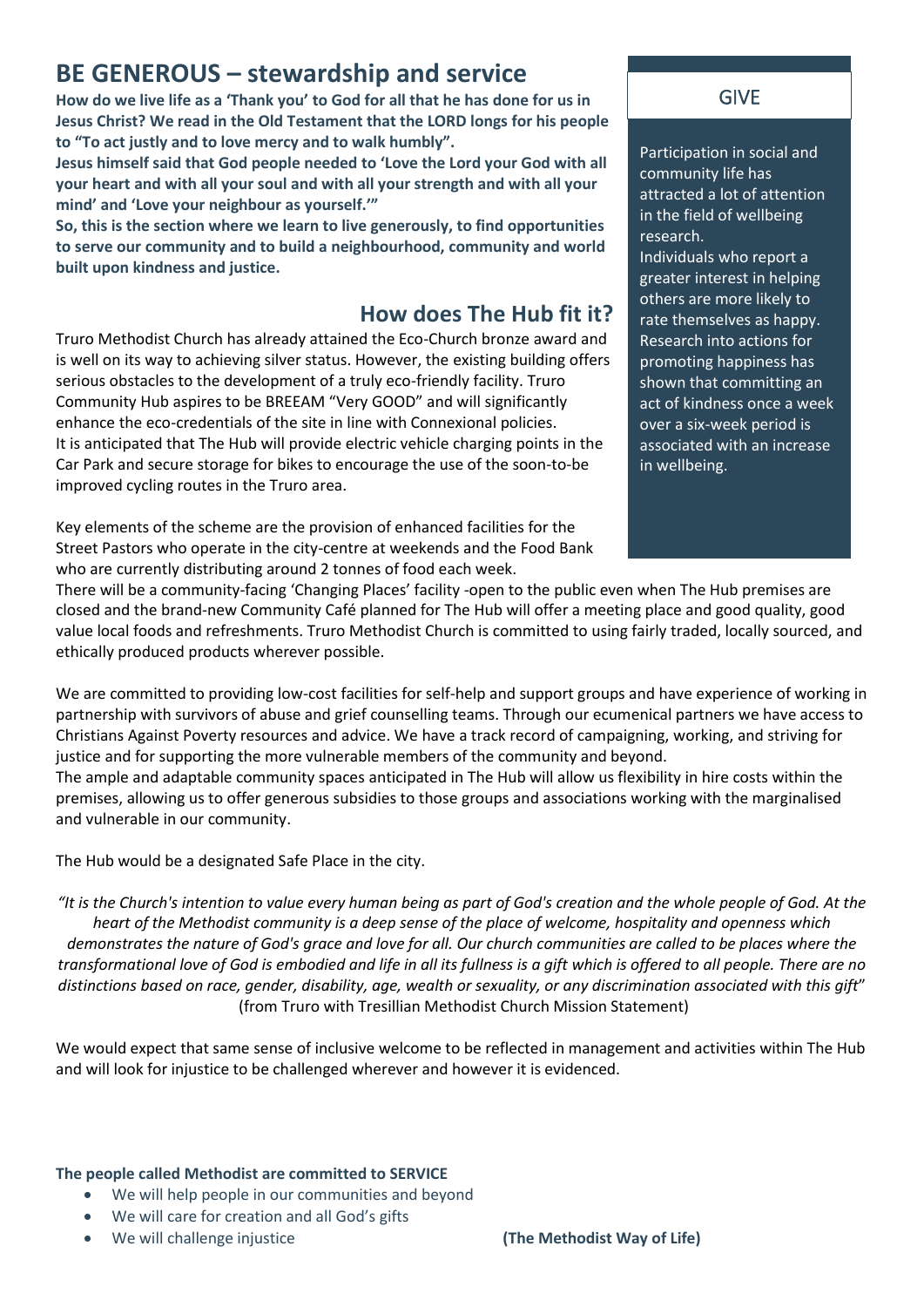## **BE ALERT - spirituality**

**Brother Lawrence, a 17th-century [Carmelite](https://en.wikipedia.org/wiki/Discalced_Carmelite) [Friar,](https://en.wikipedia.org/wiki/Friar) spoke of 'Practicing the Presence of God'. In essence, he encouraged people to sense the reality of God around us all the time. So, breath becomes prayer and activity becomes divine service.**

**In more secular settings, this 'alertness' to the moment and an enlivened sense of the 'now' is often referred to as mindfulness.** 

**As we develop our spiritual alertness, we begin to remove the separations between the secular and the sacred in the world. We believe that God is present in our 'now moments' and long to help people see the fingerprints of God around them**

#### **How does The Hub fit it?**

Central to the design of The Hub is natural light and glass providing a bright and welcoming facility in which to spend time. The removal of shadowy, narrow and uninviting corridors between meeting spaces will encourage a sense of peace and space and the protected vistas through the Union Place faced towards the Cathedral retains that sense of awe and wonder of Cathedral Spire and open skies.

There are ample walks from The Hub site that allow space for reflection in the open air and the Community Café will provide a 'Welcome Home' at the end of the journey.

The Hub will provide a variety of rooms which could be used for reflective conferences, prayer, and meditation times or (the already very popular) spirituality and art club which currently meets off site because there is no suitable room available.

A key aspect of The Hub as a mission resource will be the extent in which service users will recognise that they are present in a faith-based building, without feeling that they are being subjected to 'religion.' As previously noted,

#### TAKE NOTICE

Reminding yourself to 'take notice' can strengthen and broaden awareness. Some people call this awareness "mindfulness". Mindfulness can help you enjoy life more and understand yourself better. It can positively change the way you feel about life and how you approach challenges.

Studies have shown that being aware of what is taking place in the present directly enhances your wellbeing and savouring 'The moment' can help to reaffirm your life priorities. Heightened awareness also enhances your selfunderstanding and allows you to make positive choices based on your own values and motivations. Take some time to enjoy the moment and the environment around you.

The Hub will be a gathering place where there are spaces to sit comfortably and share together: to spend time perhaps, with people we would not ordinarily know.

A crucial part of our vision for the Hub is the idea of an open invitation to everyone. Throughout lockdown God has planted amongst his people here, the longing for a place of welcome and encounter to which all are invited. One key Bible-picture which has shaped our project is the story of the great banquet where the king invites the forgotten and the outcasted to the feast. The story concludes with the words , *'…and there is still room'*.

That is the gospel invitation of The Hub to the community around us. We share a message of good news that there is always room; always a welcome; always compassion; always kindness; always opportunity; always sustenance; always warmth; and always acceptance. What we have begun is a small way by setting a gospel table in the car park, we long to see flourish to its full potential in The Hub.

It is our hope that as we listen to one another and share stories with each other, then Jesus will be the guest at the table and the love of God will be experienced.

*"This is what God's kingdom is like: a bunch of outcasts and oddballs gathered at a table, not because they are rich or worthy or good, but because they are hungry, because they said yes. And there's always room for more."*

Rachel Held Evans

#### **The people called Methodist are committed to EVANGELISM**

- We will speak of the love of God.
- We will live in a way that draws others to Jesus.
- We will share our faith with others **(The Methodist Way of Life)**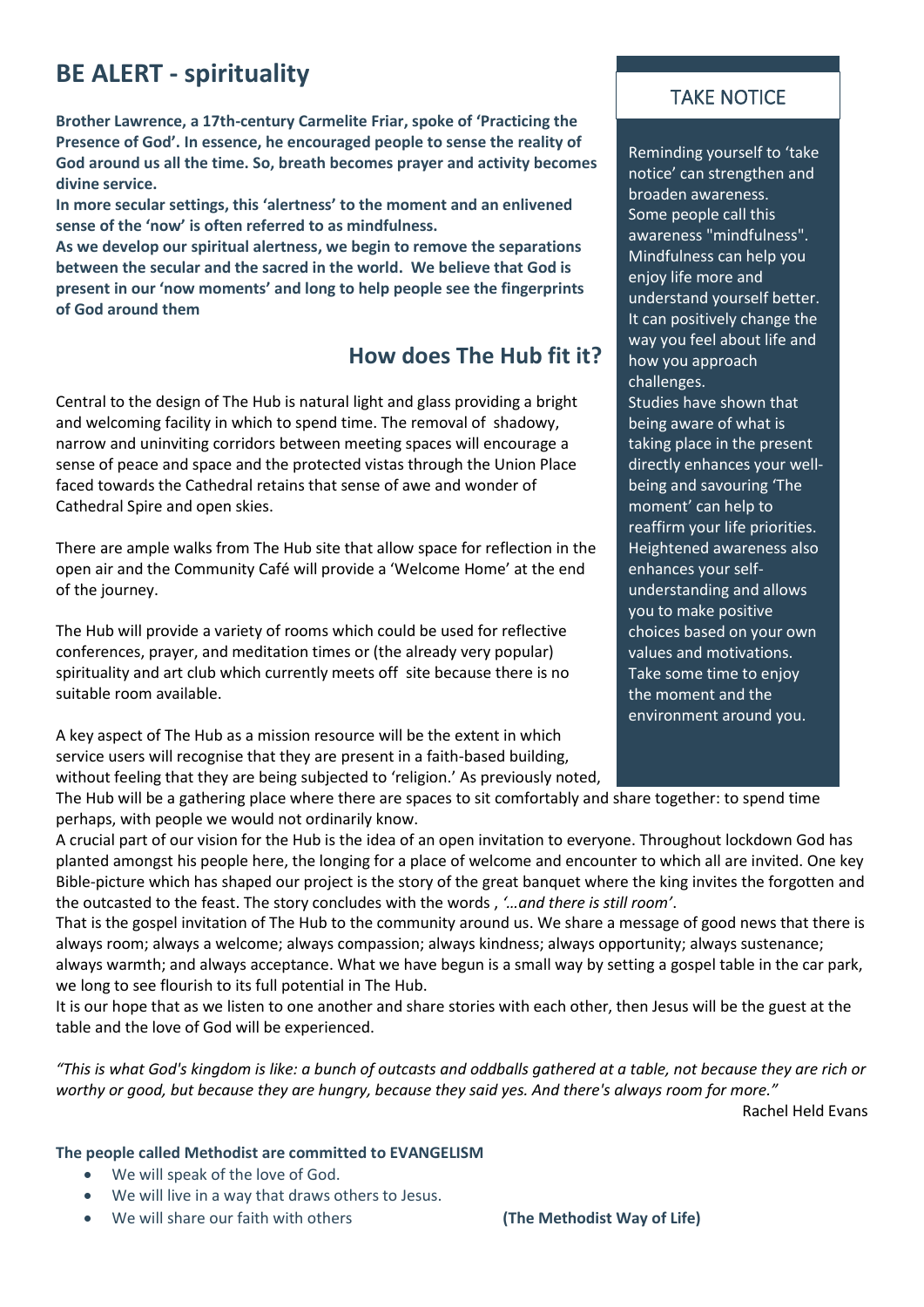

Coming out from covid so much remains uncertain. But what is assured is that the social needs that were evident before the pandemic have grown during it. In addition to existing foodbank and health provision, we are already being approached by support groups, mental health projects, youth provision, poverty, and justice schemes: and we believe that this need will grow and grow as the impact of covid, and its economic consequences take hold.

Alongside our commitment to meet the actual, real-life economic, social and health needs evidenced around us, is an equal desire to address the causes of those issues. This requires us to make a positive response that builds community and strengthens personal and collective well-being. Here too then, comfortable, flexible, welcoming, and adaptable premises are a key resource in building resilience. Our mission is not simply to serve those who suffer, but to address the root causes of that suffering. This is a basic principle of the social justice at the heart of the Gospel and central to Methodist DNA.

We do not believe that we can meet these needs without a radical reordering of our premises that allows for better use of the footprint, provides economic stability, and ecologically improvements.

The Truro Community Hub offers a significant increase in usable community space (100% plus under the proposed scheme) without drastically increasing the physical footprint of the building. This illustrates not only the excellence of the scheme proposed, but also the basic flaws in the current building: an indication that simply the building does not work!

The Truro Community Hub project is not primarily a building project.

Neither is it an add-on to the ongoing mission of the Church here.

The Truro Community Hub is a key element in the development and delivery of that mission.

It is an outworking of our mission statement.

It enables the delivery of our mission plan.

It reflects the missional principles of the Methodist District to work "in partnership with others, wherever and whenever possible, for the growth of God's Kingdom and the expression of God's love."

The Truro Community Hub Project embodies the missional priorities of The Connexion as reflected in the 'Our Calling' principles adopted as a framework for the Methodist Church by Conference -to worship, to learn; to care; to serve; and to evangelise.